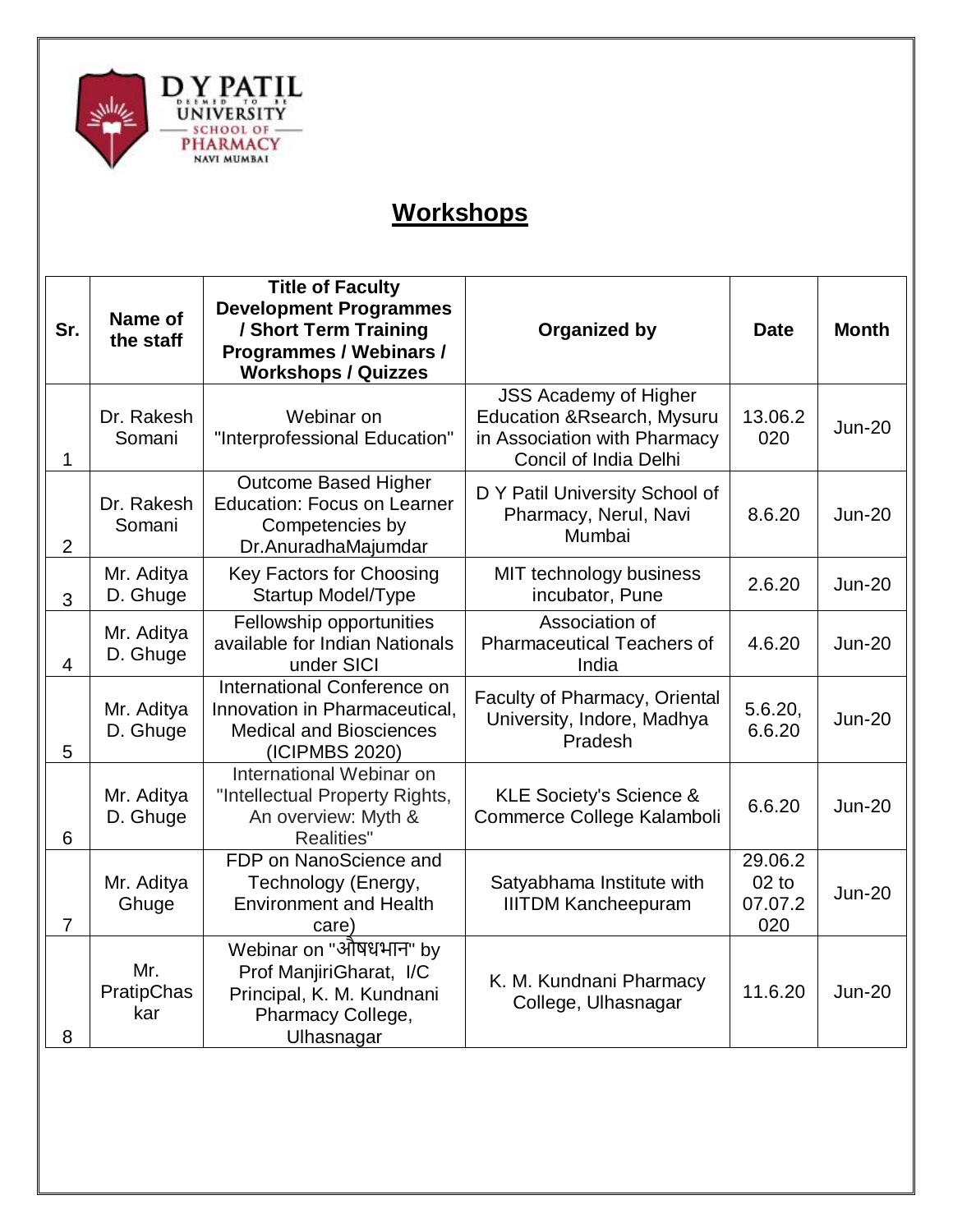| 9  | Mr.<br>PratipChas<br>kar | Demonstration of Virtual<br>Experiments of B. Pharm<br>Program through use of<br>Virtual Labs platform<br>developed by MHRD, Govt.<br>of India                | VES College of Pharmacy,<br>Chembur                                                                                 | 12.6.20                                       | <b>Jun-20</b> |
|----|--------------------------|---------------------------------------------------------------------------------------------------------------------------------------------------------------|---------------------------------------------------------------------------------------------------------------------|-----------------------------------------------|---------------|
| 10 | Mr.<br>PratipChas<br>kar | National Webinar on Role of<br>Citizens in Nation Building<br><b>During National Emergency</b>                                                                | <b>SFS College Society, Nagpur</b>                                                                                  | 20.6.20                                       | <b>Jun-20</b> |
| 11 | Mr.<br>PratipChas<br>kar | Webinar and Quiz Contest on<br>Yoga and Mindfullness                                                                                                          | D Y Patil University School of<br>Pharmacy, Nerul, Navi<br>Mumbai                                                   | 21.6.20                                       | <b>Jun-20</b> |
| 12 | Mr.<br>PratipChas<br>kar | Outcome Based Higher<br><b>Education: Focus on Learner</b><br>Competencies by<br>Dr.AnuradhaMajumdar                                                          | D Y Patil University School of<br>Pharmacy, Nerul, Navi<br>Mumbai                                                   | 8.6.20                                        | <b>Jun-20</b> |
| 13 | Mr.<br>PravinJagt<br>ap  | One Week e-Faculty<br>Development Programme<br>on"Teaching in the Digital<br>world - Learning from the<br>Masters: Anti-Infective<br>Discovery & Development" | SVKM's Dr<br>BhanubenNanavati College<br>of Pharmacy under the aegis<br>of Board of Studies University<br>of Mumbai | $22 - 06 -$<br>2020 to<br>$27 - 06 -$<br>2020 | <b>Jun-20</b> |
| 14 | Mr.<br>PravinNaik        | Global pharmaceutical<br>entrepreneurship<br>development                                                                                                      | IPA-MSB & KGRDCP & RI,<br>Karjat                                                                                    | 1.6.20<br>to<br>7.6.20                        | <b>Jun-20</b> |
| 15 | Mr.<br>PravinNaik        | Judge for Article Writing<br>Competition                                                                                                                      | <b>IPA-MSB</b>                                                                                                      | 10.6.20<br>to<br>13.06.2<br>$\mathbf 0$       | <b>Jun-20</b> |
| 16 | Mr.<br>PravinNaik        | <b>Demonstration of Virtual</b><br>Experiments of B. Pharm<br>Program through use of<br>Virtual Labs platform<br>developed by MHRD, Govt.<br>of India         | VES College of Pharmacy,<br>Chembur                                                                                 | 12.6.20                                       | <b>Jun-20</b> |
| 17 | Mr.<br>PravinNaik        | Global entrepreneurship,<br>startup, career opportunities<br>in pharmacy                                                                                      | FDP- KGRDCP & RI, Karjat                                                                                            | 18.6.20<br>24.6.20                            | <b>Jun-20</b> |
| 18 | Mr.<br>PravinNaik        | Bridging the Gap between<br>the Academic Research and<br><b>Industry Commercialized</b><br><b>Outcomes</b>                                                    | Bombay college of<br>Pharmacy, Kalina                                                                               | 18.6.20<br>to<br>20.6.20                      | <b>Jun-20</b> |
| 19 | Mr.<br>PravinNaik        | <b>ANTI-INFECTIVE</b><br><b>DISCOVERY AND</b><br><b>DEVELOPMENT</b>                                                                                           | <b>SVKM's Dr</b><br>BhanubenNanavati College<br>of Pharmacy                                                         | $22.6.20 -$<br>27.6.20                        | <b>Jun-20</b> |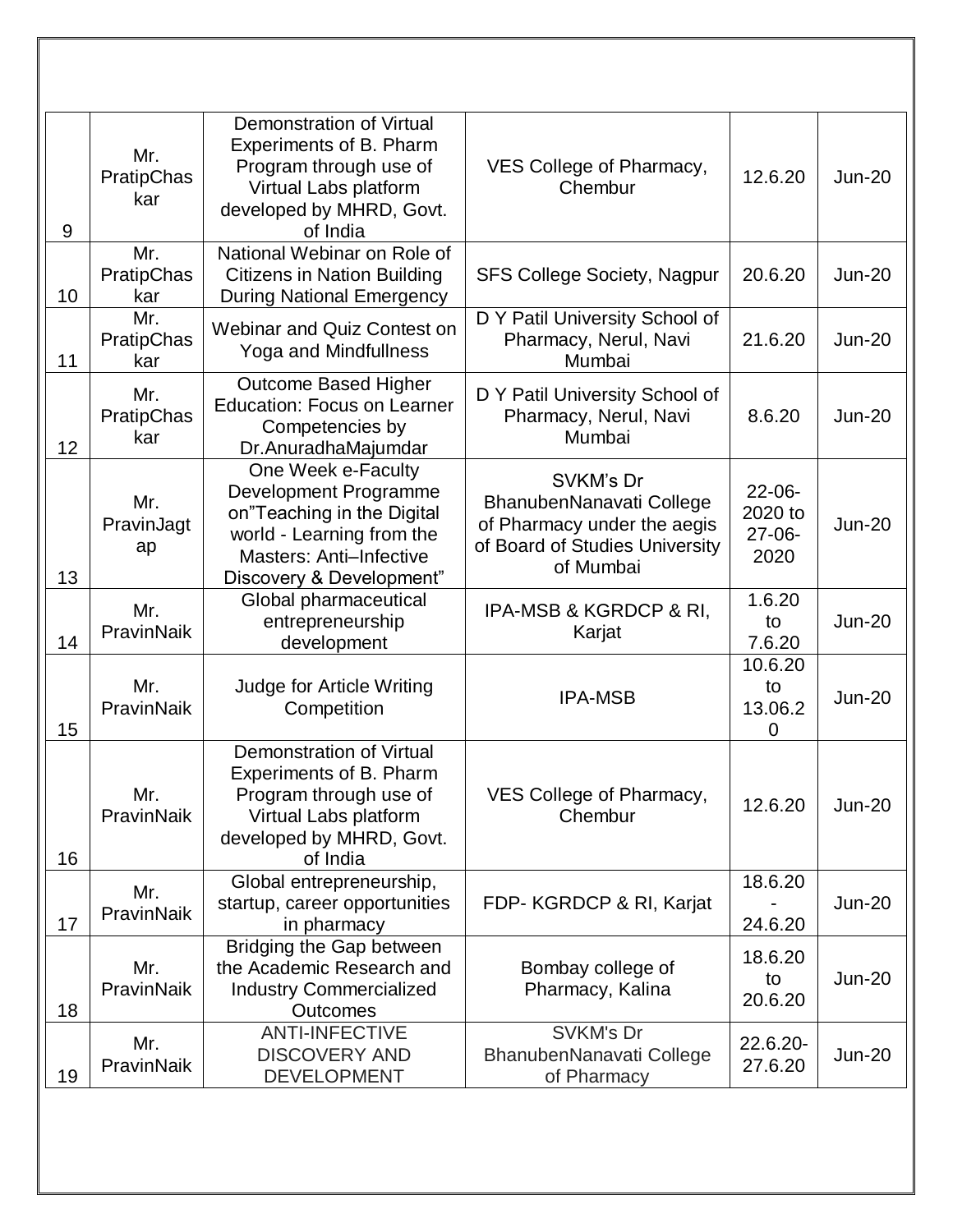| 20 | Mr.<br>PravinNaik               | "International STTP on<br><b>Analytical Research Trends</b><br>In Pharmaceutical Industry"                                                                                                | <b>BAPATLA COLLEGE OF</b><br>PHARMACY, BAPATLA                         | 26.6.20<br>to<br>28.6.20                            | <b>Jun-20</b> |
|----|---------------------------------|-------------------------------------------------------------------------------------------------------------------------------------------------------------------------------------------|------------------------------------------------------------------------|-----------------------------------------------------|---------------|
| 21 | Mr.<br>PravinNaik               | Leadership Talk                                                                                                                                                                           | <b>MHRD-AICTE</b>                                                      | 6.6.20                                              | <b>Jun-20</b> |
| 22 | Mr.<br>PravinNaik               | Outcome Based Higher<br><b>Education: Focus on Learner</b><br>Competencies by<br>Dr.AnuradhaMajumdar                                                                                      | D Y Patil University School of<br>Pharmacy, Nerul, Navi<br>Mumbai      | 8.6.20                                              | <b>Jun-20</b> |
| 23 | Mr.PravinJ<br>agtap             | International Yoga Day                                                                                                                                                                    | D Y Patil University School of<br>Pharmacy, Nerul, Navi<br>Mumbai      | 21/6/20                                             | <b>Jun-20</b> |
| 24 | Mr.PravinJ<br>agtap             | Outcome Based Higher<br><b>Education: Focus on Learner</b><br>Competencies by<br>Dr.AnuradhaMajumdar                                                                                      | D Y Patil University School of<br>Pharmacy, Nerul, Navi<br>Mumbai      | 8.6.20                                              | <b>Jun-20</b> |
| 25 | Mr.PravinJ<br>agtap             | A Panel member for the<br><b>Online Personal Interviews</b><br>(OPI) conducted as part of<br>TISS's admission to the<br>Master's Degree in Urban<br><b>Policy and Governance</b><br>(UPG) | <b>Tata Intitute of Social</b><br>Sciences (TISS)                      | 10/6/20<br>to<br>15/6/20<br>(Except<br>14/6/20      | <b>Jun-20</b> |
| 26 | Mrs.<br><b>SushamaP</b><br>atil | Completion of Short term E-<br>Courses on<br>Pharmacovigilanve                                                                                                                            | Uppasala Monitoring Centre,<br>Sweeden                                 | 15 <sub>th</sub><br>June to<br>30th<br>June<br>2020 | <b>Jun-20</b> |
| 27 | Ms.<br><b>SuchitaGh</b><br>umre | Key Factors for Choosing<br><b>Startup Model/Type</b>                                                                                                                                     | MIT technology business<br>incubator, Pune                             | 2.6.20                                              | <b>Jun-20</b> |
| 28 | Ms.<br><b>SuchitaGh</b><br>umre | Fellowship opportunities<br>available for Indian Nationals<br>under SICI                                                                                                                  | Association of<br><b>Pharmaceutical Teachers of</b><br>India           | 4.6.20                                              | <b>Jun-20</b> |
| 29 | Ms.<br><b>SuchitaGh</b><br>umre | International Conference on<br>Innovation in Pharmaceutical,<br><b>Medical and Biosciences</b><br>(ICIPMBS 2020)                                                                          | Faculty of Pharmacy, Oriental<br>University, Indore, Madhya<br>Pradesh | 5.6.20,<br>6.6.20                                   | <b>Jun-20</b> |
| 30 | Ms.<br><b>SuchitaGh</b><br>umre | <b>Outcome Based Higher</b><br><b>Education: Focus on Learner</b><br>Competencies by<br>Dr.AnuradhaMajumdar                                                                               | D Y Patil University School of<br>Pharmacy, Nerul, Navi<br>Mumbai      | 8.6.20                                              | <b>Jun-20</b> |
| 31 | Ms.<br><b>SuchitaGh</b><br>umre | FDP on NanoScience and<br>Technology (Energy,<br><b>Environment and Health</b><br>care)                                                                                                   | Satyabhama Institute with<br><b>IIITDM Kancheepuram</b>                | 29.06.2<br>$02$ to<br>07.07.2<br>020                | <b>Jun-20</b> |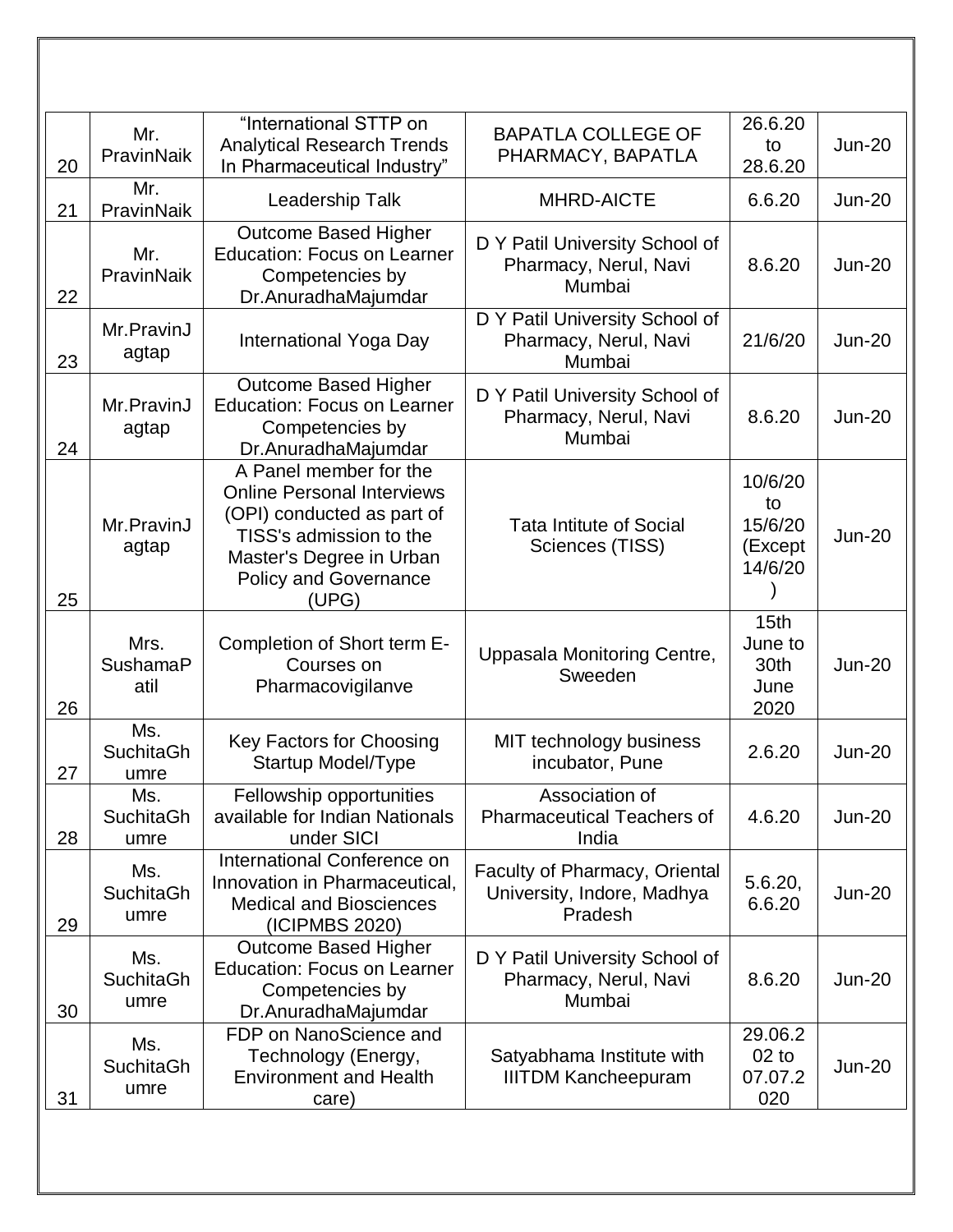| 32 | Ms.<br><b>SuchitaGh</b><br>umre | <b>Application of HPTLC</b><br>techniques in the Evaluation<br>of Primary and Seconadry<br><b>Metabolites</b>                                            | Jointly Organized by<br>Anchrome Enterprise and<br>BharatiVidyapeeth college of<br>Pharmacy, Navi Mumbai                                                | 22.06.2<br>020                                    | <b>Jun-20</b> |
|----|---------------------------------|----------------------------------------------------------------------------------------------------------------------------------------------------------|---------------------------------------------------------------------------------------------------------------------------------------------------------|---------------------------------------------------|---------------|
| 33 | Mr. Aditya<br>Ghuge             | Technologies for Co-<br>crystallization and Innovation,<br>knowledge transfer and<br>Commercialization in the<br>academic set-ups                        | PRIN.K.M.KUNDNANI<br><b>COLLEGE OF PHARMACY</b>                                                                                                         | 31st<br>July<br>2020<br>and 1st<br>August<br>2020 | <b>Jul-20</b> |
| 34 | Mr.<br>PratipChas<br>kar        | Webinar on Inspiring<br>Teachers through Self-<br>Leadership by Swami<br>Swatmananda, Chinmaya<br>Mission, Mumbai                                        | D Y Patil University School of<br>Pharmacy, Navi Mumbai in<br>association with Association<br>of Pharmaceutical Teachers<br>of India                    | 16.7.20                                           | <b>Jul-20</b> |
| 35 | Mr.<br>PratipChas<br>kar        | <b>Webinar on Nurturing</b><br>Excellence - The Support of<br><b>Four Pillars</b>                                                                        | Hols who have secured A++<br>in NAAC's A & A process on<br>Best Practices adopted in<br>association with Institute of<br>Chemical Technology,<br>Mumbai | 24.7.20                                           | <b>Jul-20</b> |
| 36 | Mr.<br>PratipChas<br>kar        | <b>Syllabus Orientation Meeting</b><br>in the Subjects of Chemistry<br>of S. Y. B. Pharm of Revised<br>Syllabus 2019 (PCI Syllabus)                      | VES College of Pharmacy,<br>Chembur                                                                                                                     | 31.7.20                                           | <b>Jul-20</b> |
| 37 | Mr.<br>PravinJagt<br>ap         | Webinar on Inspiring<br>Teachers through Self-<br>Leadership by Swami<br>Swatmananda, Chinmaya<br>Mission, Mumbai                                        | D Y Patil University School of<br>Pharmacy, Navi Mumbai in<br>association with Association<br>of Pharmaceutical Teachers<br>of India                    | 16.7.20                                           | <b>Jul-20</b> |
| 38 | Mr.<br>PravinJagt<br>ap         | Online syllabus meeting for<br>discussion of Pharmaceutical<br>Engineering: Theory &<br>Practical of Second Year B.<br>Pharm. Sem. III (PCI<br>syllabus) | SVKM's Dr<br>BhanubenNanavati College<br>of Pharmacy under the aegis<br>of Board of Studies University<br>of Mumbai                                     | 23/7/20                                           | <b>Jul-20</b> |
| 39 | Mr.<br>PravinJagt<br>ap         | Online syllabus meeting for<br>discussion of Physical<br>Pharmaceutics I: Theory &<br>Practical of Second Year B.<br>Pharm. Sem. III (PCI<br>syllabus)   | SVKM's Dr<br>BhanubenNanavati College<br>of Pharmacy under the aegis<br>of Board of Studies University<br>of Mumbai                                     | 24/7/20                                           | <b>Jul-20</b> |
| 40 | Mr.<br>PravinJagt<br>ap         | AICTE sponsered e-<br>conference " Global impact<br>on regulatory management"                                                                            | KGRDCP & RI, Karjat                                                                                                                                     | 25-27th<br>July202                                | <b>Jul-20</b> |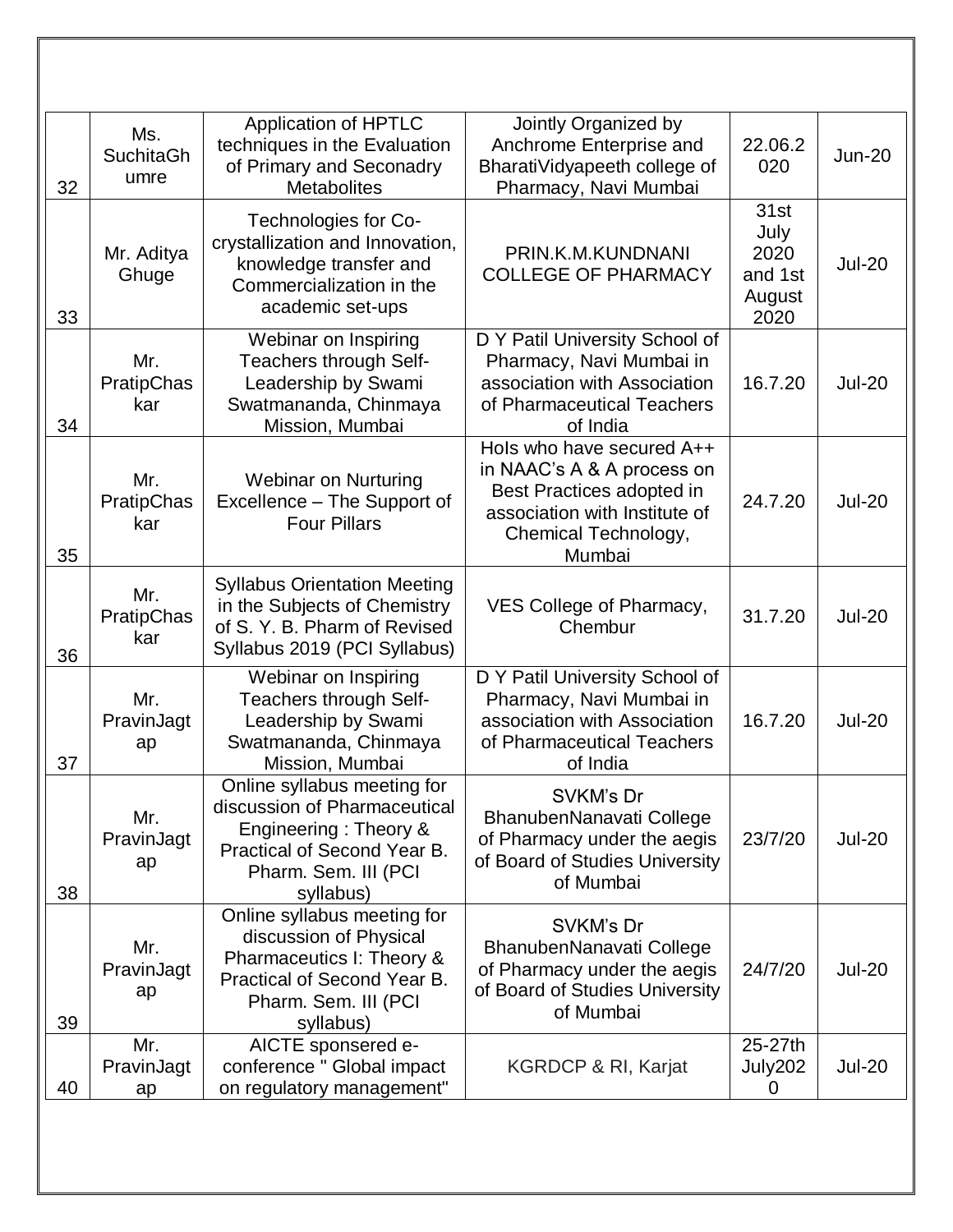| 41 | Mr.<br>PravinJagt<br>ap         | Technologies for Co-<br>crystallization and Innovation,<br>knowledge transfer and<br>Commercialization in the<br>academic set-ups                                                         | PRIN.K.M.KUNDNANI<br><b>COLLEGE OF PHARMACY</b>                                                                                      | 31st<br>July<br>2020<br>and 1st<br>August<br>2020 | <b>Jul-20</b> |
|----|---------------------------------|-------------------------------------------------------------------------------------------------------------------------------------------------------------------------------------------|--------------------------------------------------------------------------------------------------------------------------------------|---------------------------------------------------|---------------|
| 42 | Mr.<br>PravinNaik               | SYNTHIA, RETRO<br>SYNTHESIS - CODED BY<br><b>CHEMIST FOR CHEMIST</b>                                                                                                                      | <b>KLE College of Pharmacy,</b><br>Bengaluru                                                                                         | 06.07.2<br>020                                    | <b>Jul-20</b> |
| 43 | Mr.<br>PravinNaik               | Webinar on Inspiring<br>Teachers through Self-<br>Leadership by Swami<br>Swatmananda, Chinmaya<br>Mission, Mumbai                                                                         | D Y Patil University School of<br>Pharmacy, Navi Mumbai in<br>association with Association<br>of Pharmaceutical Teachers<br>of India | 16.7.20                                           | <b>Jul-20</b> |
| 44 | Mr.<br>PravinNaik               | AICTE sponsered STTP on "<br>Orientation and Pedagogy for<br>curriculum: Good teaching<br>practices                                                                                       | Smt. KishoritaiBhoyar<br>College Of Pharmacy,<br>Nagpur                                                                              | $13 - 18$<br>July<br>2020                         | <b>Jul-20</b> |
| 45 | Mr.<br>PravinNaik               | AICTE sponsered e-<br>conference " Global impact<br>on regulatory management"                                                                                                             | <b>KGRDCP &amp; RI, Karjat</b>                                                                                                       | 25-27th<br>July202<br>0                           | <b>Jul-20</b> |
| 46 | Mr.PravinJ<br>agtap             | <b>SYNTHIA, RETRO</b><br>SYNTHESIS - CODED BY<br><b>CHEMIST FOR CHEMIST</b>                                                                                                               | <b>KLE College of Pharmacy,</b><br>Bengaluru                                                                                         | 06.07.2<br>020                                    | <b>Jul-20</b> |
| 47 | Mr.PravinJ<br>agtap             | A speaker for a guest lecture<br>in the "CSIR-SUMMER<br><b>RESEARCH TRAINING</b><br>PROGRAMME-2020" (CSIR<br>SRTP 2020) program for PG<br>students                                        | <b>CSIR-SUMMER RESEARCH</b><br><b>TRAINING PROGRAMME-</b><br>2020" (CSIR SRTP 2020)                                                  | 27.720                                            | <b>Jul-20</b> |
| 48 | Mr.PravinJ<br>agtap             | One week International FDP-<br>4 on "Innovations in Natural<br><b>Product Driven Drug</b><br>Discovery and Analytical<br>Chemistry" in association<br>with APTI, APP, ISP & Mybo<br>group | Shri Vishnu College of<br>Pharmacy                                                                                                   | $6 - 11$<br>July<br>2020                          | <b>Jul-20</b> |
| 49 | Mr.PravinJ<br>agtap             | AICTE sponsered STTP on "<br>Human Values, Ethics,<br>Morals, Behavioural<br>Sciences and Attitude"                                                                                       | SagarInstitte of Research and<br>Technology Pharmacy,<br><b>Bhopal</b>                                                               | 20 - 25th<br>July<br>2020                         | <b>Jul-20</b> |
| 50 | Ms.<br><b>SuchitaGh</b><br>umre | Synthia, Retro Synthesis<br>coded by chemist for chemist                                                                                                                                  | KLE College of Pharmacy,<br>Bengaluru                                                                                                | 06.07.2<br>020                                    | <b>Jul-20</b> |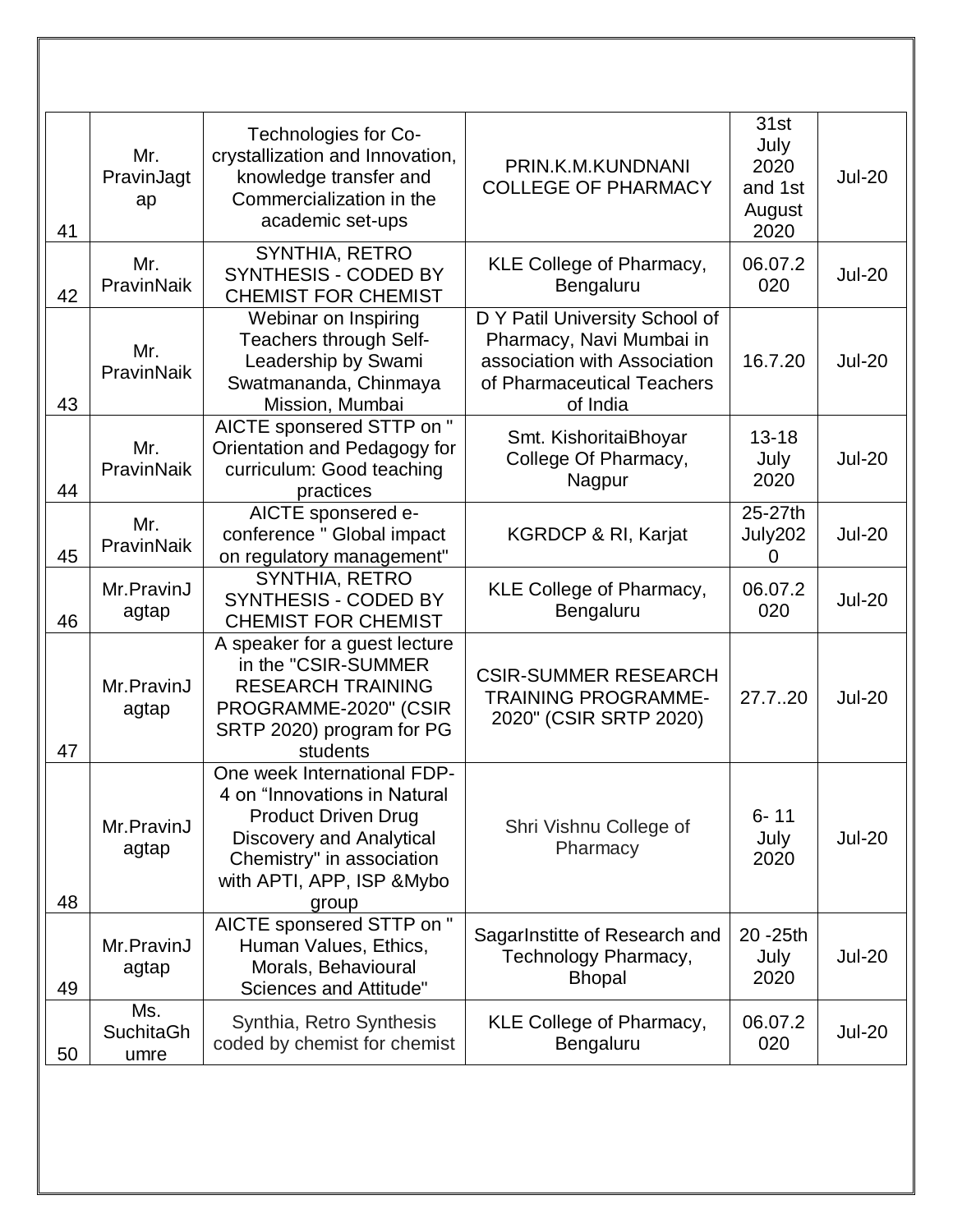| 51 | Ms.<br><b>SuchitaGh</b><br>umre | Technologies for Co-<br>crystallization and Innovation,<br>knowledge transfer and<br>Commercialization in the<br>academic set-ups                           | PRIN.K.M.KUNDNANI<br><b>COLLEGE OF PHARMACY</b>                           | 31st<br>July<br>2020<br>and 1st<br>August<br>2020 | <b>Jul-20</b> |
|----|---------------------------------|-------------------------------------------------------------------------------------------------------------------------------------------------------------|---------------------------------------------------------------------------|---------------------------------------------------|---------------|
| 52 | Mrs.<br><b>SushamaP</b><br>atil | Webinar on Pharma<br>Management: A path after B.<br>Pharm.                                                                                                  | D Y Patil University School of<br>Pharmacy, Nerul, Navi<br>Mumbai         | 08.08.2<br>$\Omega$                               | Aug-20        |
| 53 | Mr.<br>PravinJagt<br>ap         | Webinar on Lets Break the<br>Silence                                                                                                                        | Prin. K.M.Kundanani college<br>of Pharmacy & DLLE<br>University of Mumbai | 13.08.2<br>0                                      | Aug-20        |
| 54 | Mrs.<br><b>SushamaP</b><br>atil | Participated in National<br>Online Induction program for<br>M. Pharmacy students<br>'Transition From A Graduate<br><b>Student To A Research</b><br>Scholar' | <b>VES College of Pharmacy</b>                                            | 13.08.2<br>$0 -$<br>21.08.2<br>0                  | Aug-20        |
| 55 | Mrs.<br>SushamaP<br>atil        | Antibiotics Rationalisation by<br>Prof Rakesh Somani<br>(Professor & Principal, DY<br>Patil Pharmacy college,<br>Mumbai)                                    | <b>IPA</b>                                                                | 14.08.2<br>0                                      | Aug-20        |
| 56 | Dr. Rakesh<br>Somani            | <b>APTI</b><br>e.MagazinePharmadarpanIn<br>augration                                                                                                        | <b>APTI</b>                                                               | 15.08.2<br>$\overline{0}$                         | Aug-20        |
| 57 | Mr.<br>PratipChas<br>kar        | <b>APTI</b><br>e.MagazinePharmadarpanIn<br>augration                                                                                                        | <b>APTI</b>                                                               | 15.08.2<br>0                                      | Aug-20        |
| 58 | Mrs.<br>SushamaP<br>atil        | <b>APTI</b><br>e.MagazinePharmadarpanIn<br>augration                                                                                                        | <b>APTI</b>                                                               | 15.08.2<br>0                                      | Aug-20        |
| 59 | Dr. Rakesh<br>Somani            | Digital Inauguration Of<br>Western Regional Centre Of<br><b>ACPI</b>                                                                                        | DY Patil University School of<br>Pharmacy, Nerul, Navi<br>Mumbai          | 18.08.2<br>0                                      | Aug-20        |
| 60 | Mr.<br>PratipChas<br>kar        | Digital Inauguration Of<br>Western Regional Centre Of<br><b>ACPI</b>                                                                                        | DY Patil University School of<br>Pharmacy, Nerul, Navi<br>Mumbai          | 18.08.2<br>0                                      | Aug-20        |
| 61 | Mrs.<br>SushamaP<br>atil        | Digital Inauguration Of<br>Western Regional Centre Of<br><b>ACPI</b>                                                                                        | DY Patil University School of<br>Pharmacy, Nerul, Navi<br>Mumbai          | 18.08.2<br>0                                      | Aug-20        |
| 62 | Ms.<br><b>SuchitaGh</b><br>umre | Digital Inauguration Of<br>Western Regional Centre Of<br><b>ACPI</b>                                                                                        | DY Patil University School of<br>Pharmacy, Nerul, Navi<br>Mumbai          | 18.08.2<br>0                                      | Aug-20        |
| 63 | Mr.<br>PravinJagt               | Natural Product in Drug<br><b>Discovery</b>                                                                                                                 | IQAC, Shri Venkateshwara<br>college of Pharmacy                           | 27.08.2<br>0                                      | Aug-20        |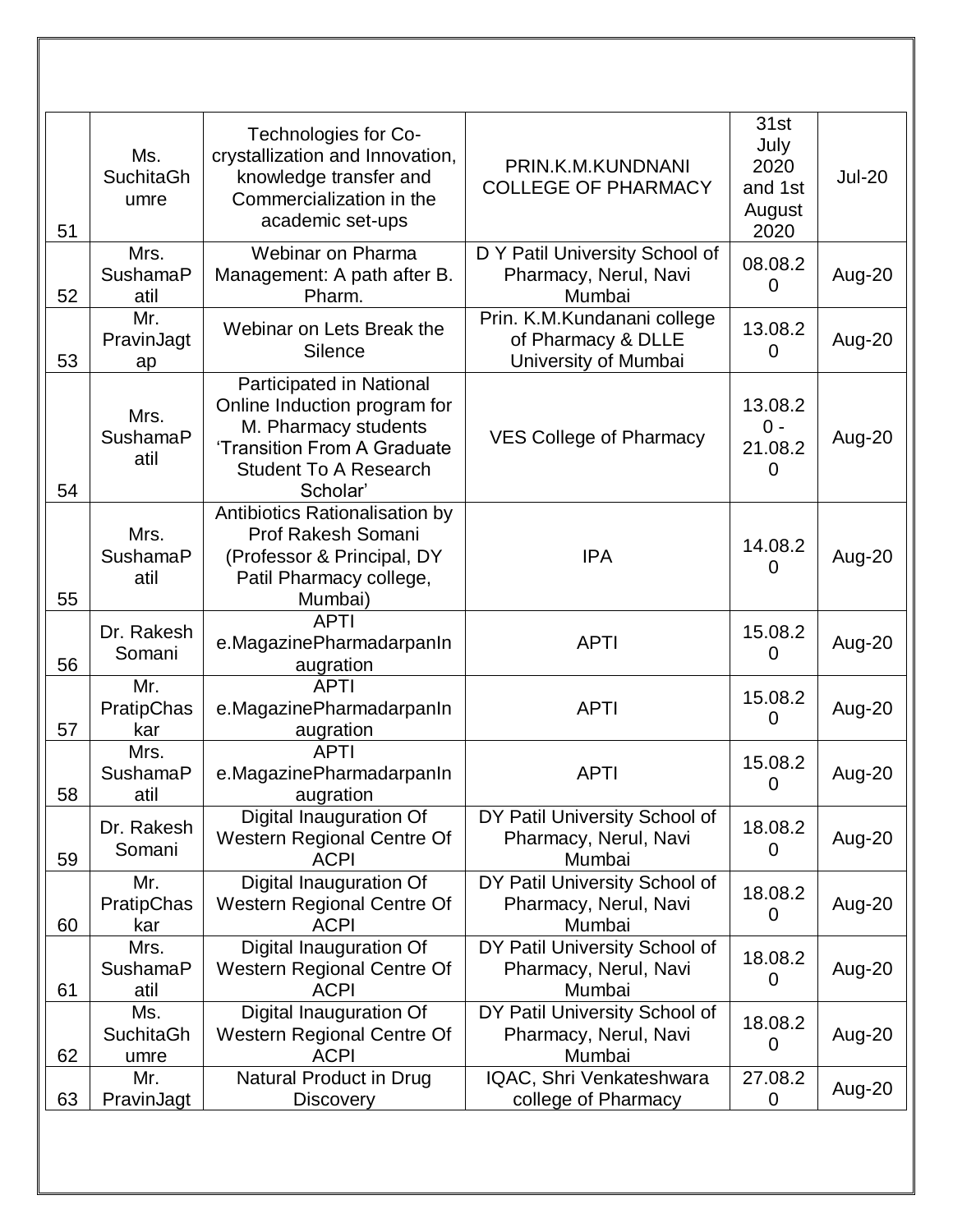|    | ap                              |                                                                                                                                                |                                                                                                                                                    |                                            |        |
|----|---------------------------------|------------------------------------------------------------------------------------------------------------------------------------------------|----------------------------------------------------------------------------------------------------------------------------------------------------|--------------------------------------------|--------|
| 64 | Mrs.<br><b>SushamaP</b><br>atil | Webinar by Dr Surender<br>Singh                                                                                                                | New Age publishers                                                                                                                                 | 27.08.2<br>0                               | Aug-20 |
| 65 | Dr. Rakesh<br>Somani            | Panel Discussion on 'Jo<br>JeetaWohiSikandar - Busting<br>Myths to Beat COVID Fear'                                                            | D Y Patil University School of<br>Pharmacy, Nerul, Navi<br>Mumbai                                                                                  | 29.08.2<br>0                               | Aug-20 |
| 66 | Mr.<br>PratipChas<br>kar        | Panel Discussion on 'Jo<br>JeetaWohiSikandar - Busting<br>Myths to Beat COVID Fear'                                                            | D Y Patil University School of<br>Pharmacy, Nerul, Navi<br>Mumbai                                                                                  | 29.08.2<br>0                               | Aug-20 |
| 67 | Mr.<br>PravinJagt<br>ap         | <b>Attended Panel Discussion</b><br>on 'Jo JeetaWohiSikandar -<br><b>Busting Myths to Beat</b><br><b>COVID Fear'</b>                           | D Y Patil University School of<br>Pharmacy, Nerul, Navi<br>Mumbai                                                                                  | 29.08.2<br>0                               | Aug-20 |
| 68 | Mrs.<br><b>SushamaP</b><br>atil | <b>Attended Panel Discussion</b><br>on 'Jo JeetaWohiSikandar -<br><b>Busting Myths to Beat</b><br><b>COVID Fear'</b>                           | D Y Patil University School of<br>Pharmacy, Nerul, Navi<br>Mumbai                                                                                  | 29.08.2<br>0                               | Aug-20 |
| 69 | Mr.<br>PravinJagt<br>ap         | <b>Delivered Guest Lecture</b>                                                                                                                 | Vardhaman Education &<br><b>Welfare Society's "Ahinsa</b><br>Institute of Pharmacy",<br>Dondaicha                                                  | 08.09.2<br>0                               | Sep-20 |
| 70 | Mr.<br>PratipChas<br>kar        | Attended a Webinar on<br>Disposal of Expired<br><b>Medicines</b>                                                                               | <b>IDMA</b>                                                                                                                                        | 10.9.20                                    | Sep-20 |
| 71 | Mr.<br>PratipChas<br>kar        | Delivered Guest Lecture on<br><b>IUPAC Nomenclature of</b><br><b>Heterocyclic Compounds</b>                                                    | SVB College of Pharmacy,<br>Dombivli                                                                                                               | 17.09.2<br>0                               | Sep-20 |
| 72 | Dr. Rakesh<br>Somani            | <b>Attended HEF Webinar</b><br><b>Faculty Development</b><br>Program (FDP) on Self<br>Knowledge and Self<br>Awareness by Swami<br>Chidananda   | <b>Higher Education Foundation</b>                                                                                                                 | 22.9.20                                    | Sep-20 |
| 73 | Dr. Rakesh<br>Somani            | Participated in World<br><b>Pharmacist Day Presentation</b><br>Competition                                                                     | Indian Pharmaceutical<br><b>Association Community</b><br>Pharmacy Division & Indian<br><b>Pharmaceutical Association</b><br><b>Students' Forum</b> | 25.09.2<br>0                               | Sep-20 |
| 74 | Dr. Rakesh<br>Somani            | One week Virtual Faculty<br>Capacity Buildig Workshop<br>on 'How to Start a Startup<br>Centre & Activate Student<br>Startups as per MHRD's IIC | OpEx Accelerator Pvt. Ltd.,<br>Government of India<br>Recognized StartUp<br>Accelerator                                                            | 28.09.2<br>0 <sub>to</sub><br>02.10.2<br>0 | Sep-20 |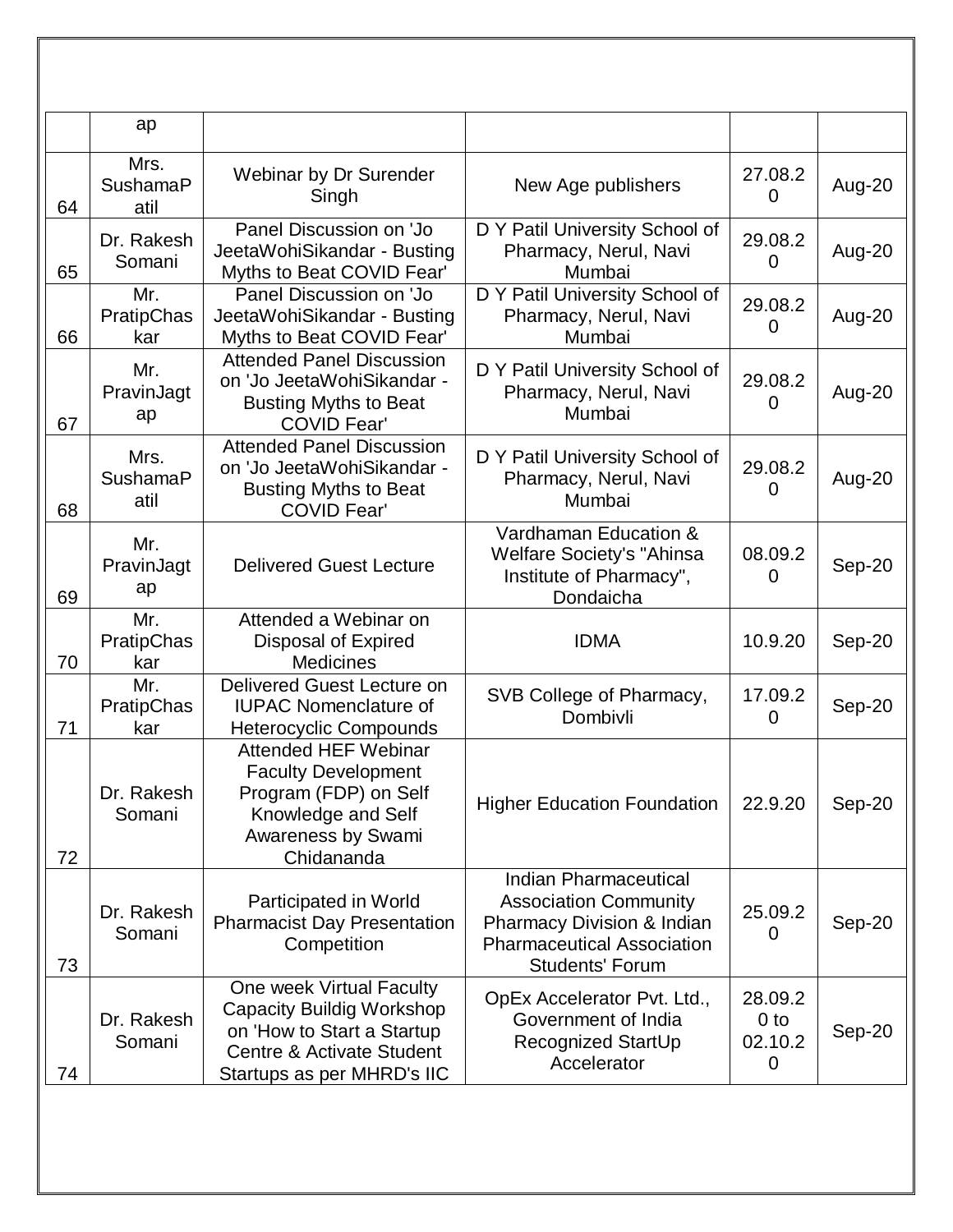| 75 | Mr.<br>PravinJagt<br>ap | <b>AICTE Sponsored One week</b><br>STTP on "Human Value,<br>Ethics, Moral, Behavioural<br>Sciences and Attitude"                                                                               | Sagar Institute of Research<br>and Technology Pharmacy<br><b>Bhopal</b>                                                         | 21/9/20<br>to<br>26/9/20                        | Sep-20   |
|----|-------------------------|------------------------------------------------------------------------------------------------------------------------------------------------------------------------------------------------|---------------------------------------------------------------------------------------------------------------------------------|-------------------------------------------------|----------|
| 76 | Mr.<br>PravinJagt<br>ap | FDP on Clinical research &<br><b>GCP: D Y Patil University,</b><br>Navi Mumbai                                                                                                                 | Organized by D. Y. Patil<br>Deemed to be University,<br>Navi Mumbai & Indian<br>Society for Clinical Research<br>(ICSR)         | 19/9/20<br>to<br>11/10/2<br>0                   | Sep-20   |
| 77 | Mr.<br>PravinJagt<br>ap | Organising Member of FDP<br>on Clinical research & GCP:<br>D Y Patil University, Navi<br>Mumbai-                                                                                               | Organized by D. Y. Patil<br>Deemed to be University,<br>Navi Mumbai & Indian<br>Society for Clinical Research<br>(ICSR)         | 19/9/20<br>to<br>11/10/2<br>0                   | Sep-20   |
| 78 | Mr.<br>PravinJagt<br>ap | Act as a Judge for the<br>evaluation of "Scientific<br><b>Abstract Writing Competition"</b>                                                                                                    | Organised by Indian<br>Pharmaceutical Association-<br>Maharashtra State Branch-<br><b>Students Forum (IPA-MSB-</b><br>SF)       | 24/10/2<br>0 <sub>to</sub><br>8/11/20           | Oct-20   |
| 79 | Mr.<br>PravinJagt<br>ap | <b>AICTE and DST-Gujcost</b><br>sponsored International E-<br><b>Conference "PHARMTECH</b><br>2020-Exploring Myriads of<br><b>Pharma in Pharmaceutics</b><br>and Pharmaceutical<br>Technology" | Organised by L.M.College of<br>Pharmacy, Ahmedabad                                                                              | 28/10/2<br>0 <sub>to</sub><br>30/10/2<br>0      | Oct-20   |
| 80 | Mr.<br>PravinJagt<br>ap | "AICTE-ISTE Sponsored One<br>Week Induction Program On<br>Multidisciplinary and<br><b>Translational Drug</b><br>Development"                                                                   | Organised by Anjuman-I-<br><b>Islam's Kalsekar Technical</b><br>Campus, School of Pharmacy,<br>New Panvel,                      | 7th-12th<br>Decemb<br>er,<br>2020.              | Dec - 20 |
| 81 | Mr.<br>PravinJagt<br>ap | <b>Online AICTE Sponsored</b><br>one week Short Term<br>Training Program) on topic<br>entitled "Interplay between<br>Health Wellbeing,<br><b>Environment and Community</b><br>Pharmacy"        | <b>Organised by Sagar Institute</b><br>of Research and Technology<br>Pharmacy Bhopal (MP).                                      | 21st to<br>26th<br>Dec.<br>2020                 | Dec - 20 |
| 82 | Mr. Aditya<br>Ghuge     | <b>AICTE Sponsored Online</b><br><b>Short Term Training Program</b><br>(STTP) on "Management 4.0"                                                                                              | Institute of Business<br>Management & Research<br>(IBMR), IPS Academy, Indore<br>in association with AICTE,<br><b>New Delhi</b> | 26th<br>April<br>2021 to<br>01st<br>May<br>2021 | Apr-21   |